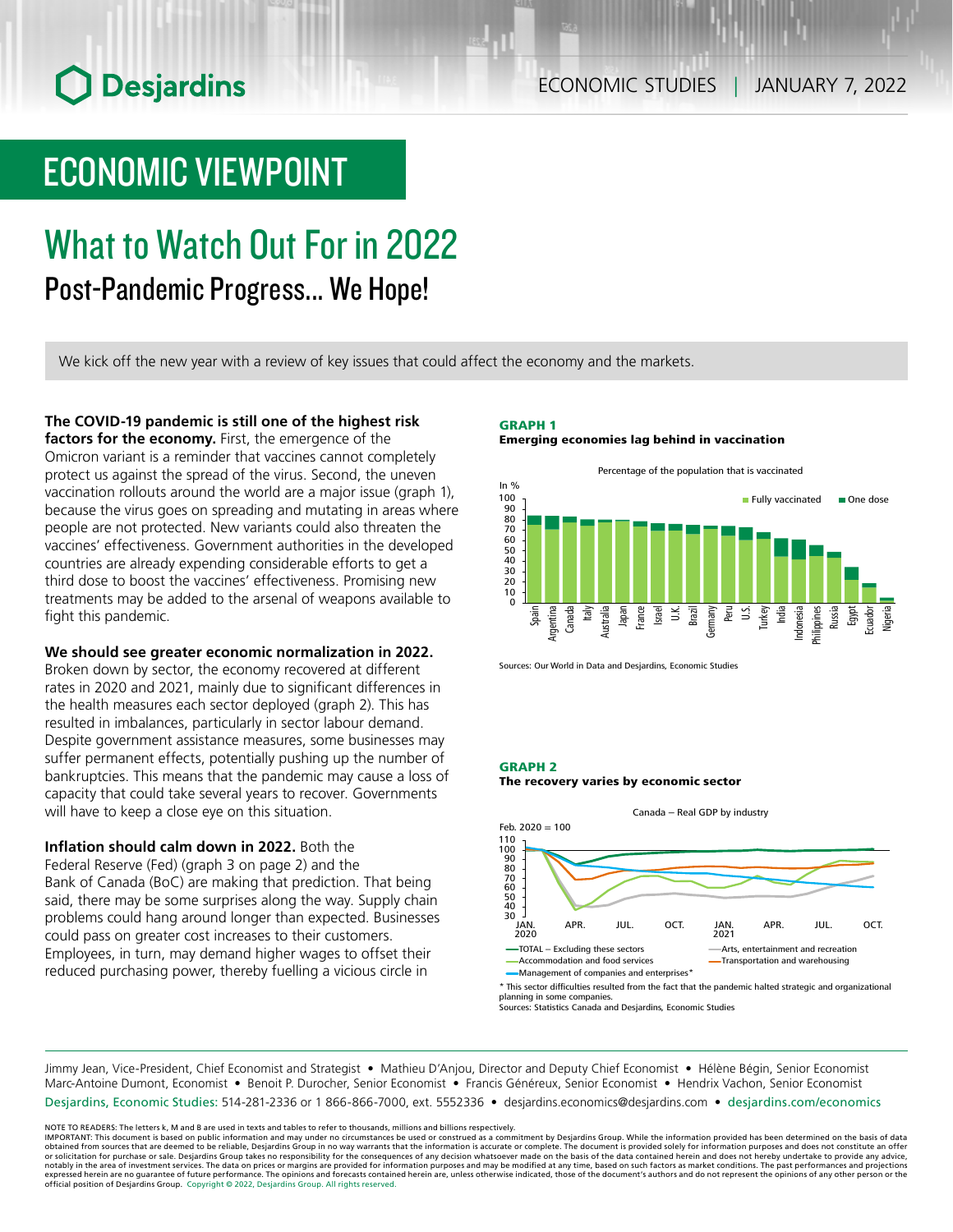### ECONOMIC STUDIES

## **O** Desjardins

which inflation would remain high for longer. On the other hand, a simple stabilization of prices will help to curb the annual variation of consumer price indexes. Prices could drop for some goods that were particularly affected by supply chain problems, especially in the motor vehicles sector if the international supply problems get worked out. That could bring inflation closer to 2% by the end of 2022.

**An easing in energy and metal prices** would also greatly help lower inflation in 2022. Renewed surpluses in the oil market (graph 4), mainly due to increased output from the United States and the Organization of the Petroleum Exporting Countries and partners (OPEC+) should bring the price per barrel down further. But that is far from certain, since a change in attitude from OPEC+ or insufficient U.S. production could limit or even reverse oil prices. The future of the black gold is also closely linked to that of natural gas. Energy prices could rise further if the European energy crisis gets worse or the natural gas supply cannot be adjusted. The price of metals should go down as supplies are gradually adjusted and the consumption of goods levels out against the consumption of services, easing some of the pressure on the demand side. However, any delays in this rebalancing or extended supply snags may maintain some upward price pressures.

#### **Household finances will have to be watched in 2022.**

The first year of the pandemic, 2020, had positive effects on household finances in Canada and Quebec. The debt load even dipped, while savings rates peaked. All those improvements were short lived, however. Some indicators started to deteriorate in 2021. The debt load went back up and savings rates edged down in recent quarters (graph 5). That normalization will continue in 2022, since incomes will not rise substantially, and consumer spending will keep going up. Income support programs for households have also become more targeted. The ability of some borrowers to pay their debts will also be affected by the rise in key interest rates starting in 2022. Many households' savings are very high, however, which should offset interest rate increases. On the flipside, inflation will also erode some of the accumulated savings and additional income.

**The speed of monetary policy normalization will be one of the biggest issues in 2022.** The major central banks have held the line on inflation up to now, but most of them should announce key interest rate hikes in 2022, as the Bank of England did last December. We should point out that the economic situation alone, marked as it is by a significant uptick of activity and significant labour shortages, would be enough to warrant a gradual normalization of monetary policy. With inflation at a multi-decade high and wage pressures accelerating, interest rates will have to be raised to avoid a loss of central bank credibility. The Fed and BoC will try to raise key rates gradually (graph 6 on page 3) while making sure not to rein in the economy too abruptly. However, they may have to take more aggressive steps

#### GRAPH 3

Inflation should slow down in 2022



Sources: Bureau of Economic Analysis, Federal Reserve Board and Desjardins, Economic Studies

#### GRAPH 4 An oil surplus is expected for 2022



\* International Energy Agency (IEA) outlook assuming members' compliance with the December 2021 e continuation of sanctions against Iran Sources: IEA and Desjardins, Economic Studies

#### GRAPH 5

#### Household debt loads and savings are edging closer to prepandemic levels in Canada



Sources: Statistics Canada and Desjardins, Economic Studies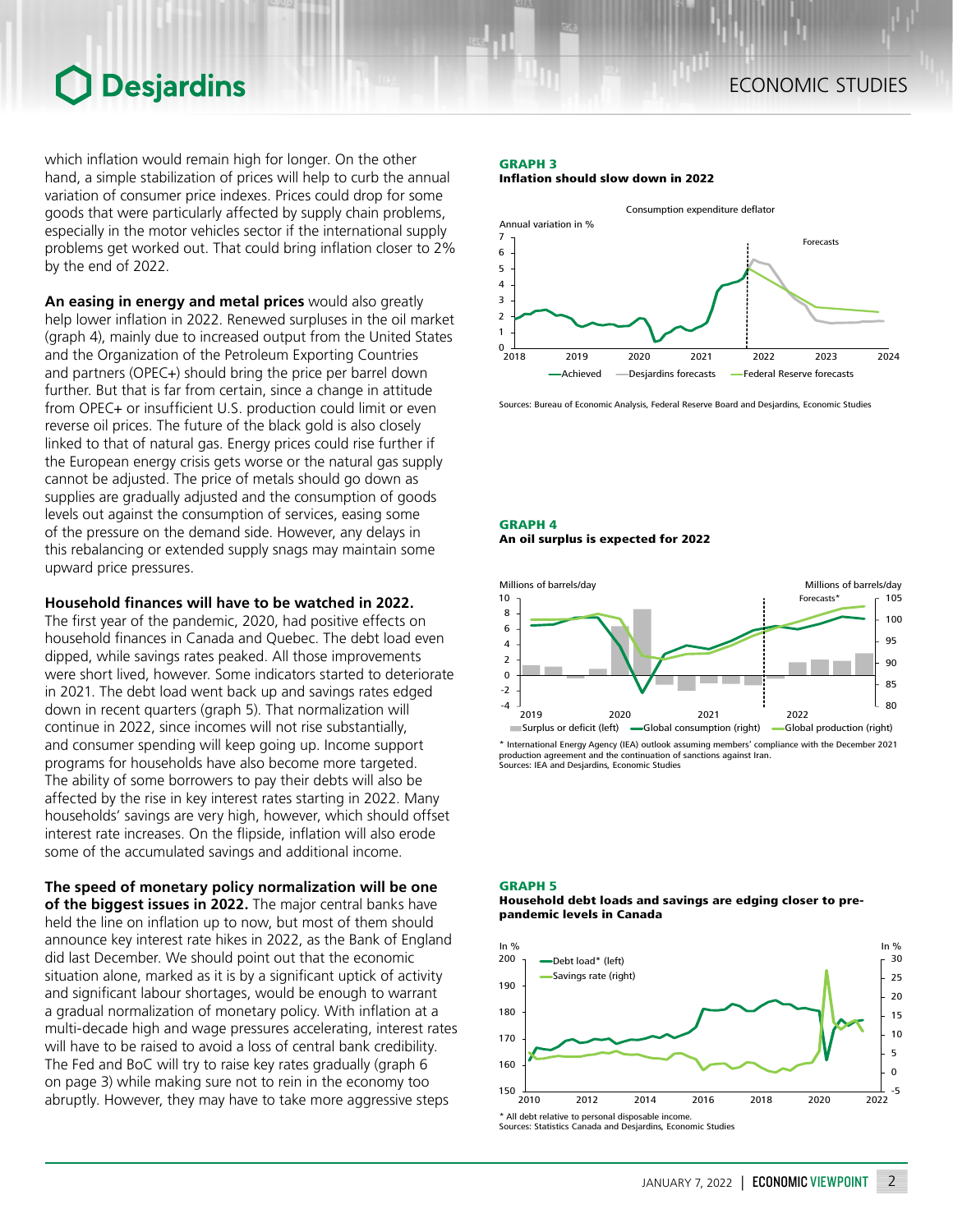## **O** Desjardins

if inflation continues to readily outstrip forecasts and inflation forecasts deviate too far from the 2% target.

**The residential real estate market should remain very active until spring 2022.** The reinvigorated pandemic and anticipated interest rate hikes should keep demand high in the very short term. Pressure on prices will continue for some time in Canada because market conditions are extremely tight. The supply problems got worse at the end of 2021, with the inventory of homes for sale reverting to last spring's low (graph 7). It will be necessary to monitor whether the rise in mortgage rates and high prices will be sufficient to cool off the residential market. For now, buyers are active even though affordability has already sunk to an all-time low in several census metropolitan areas (CMAs) in Canada, including Montreal, Ottawa and Toronto. The risks of falling prices in 2022 still exist, as several markets are now overvalued.

**The labour shortage is likely to remain a problem in 2022.**

Job growth may not be sufficient to meet business needs. It could even slow down economic growth (graph 8), which will keep upward pressure on wages in 2022. These difficulties are mainly due to demographic considerations. Working age population growth is down, although there may be some improvements on the horizon. International immigration is picking up again and will start to offset the weakness in natural population growth. The labour shortage was also accentuated by the government's pandemic-related income support measures for Canadians, coupled with greater absenteeism. All those factors should wind down in 2022 as the economy and labour markets continue to normalize, especially once the Omicron variant has passed. It remains to be seen whether the effect on business costs could be offset by higher productivity. Business investment intentions appear encouraging, but much remains to be done because Canada is lagging far behind the United States in nonresidential investment.

**Stock markets could still find it hard to maintain strong** 

**growth in 2022.** The time for massive liquidity infusions and rock bottom key rates, which was extremely favourable for risky financial assets, is coming to an end and should start reversing gradually. Increased market volatility in the second half of 2021 was the first sign of that reversal. Other factors, like the expected low return on other large asset classes as interest rates climb and consumer demand is strong, will still favour stock markets. The determining factor will likely be profits, and we will have to see whether businesses will be able to maintain high margins despite significant input costs and wages. Given its high valuation (graph 9 on page 4), the U.S. stock market seems particularly vulnerable.

## GRAPH 6





GRAPH 7 There are very few existing properties for sale



Sources: Canadian Real Estate Association and Desjardins, Economic Studies

#### GRAPH 8

A lack of capacity or qualified labour will have a negative effect on the sales of some Canadian businesses

> Percentage of businesses that posted positive sales growth less those that posted negative effects



<sup>\*</sup> Percentage of exporters.

Sources: Bank of Canada and Desjardins, Economic Studies